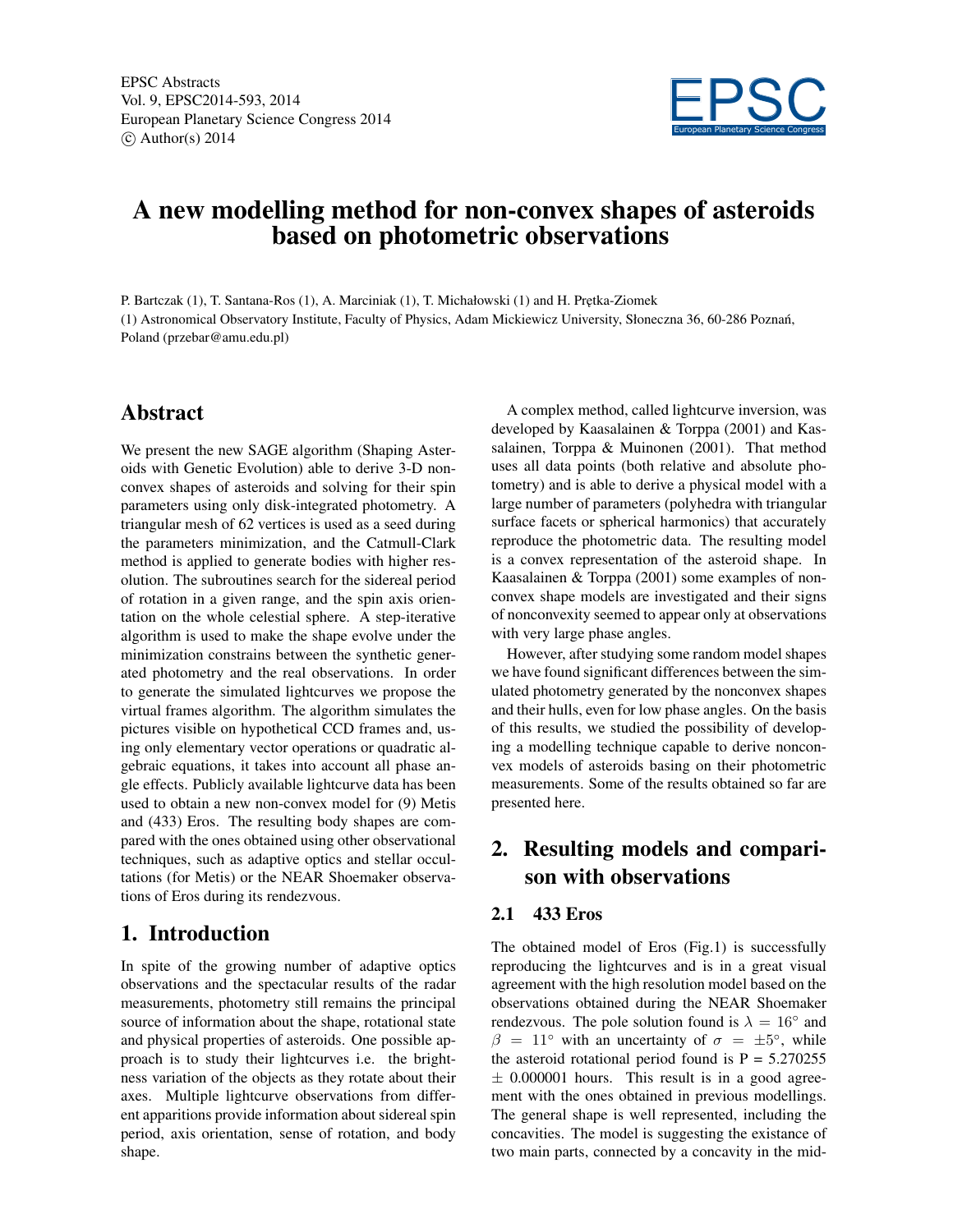dle of the asteroid. We have done a test comparing comprehensively the new presented shape model with the high-resolution. The average radii difference between both models is  $\pm 0.67 km$  and the extremal differences are  $+2km$  (region where our model is bigger) and  $-3km$  (the opposite situation). The regions where the presented model is smaller are concentrated on the ends of the shape corresponding to the x axis, as the high-resolution shape model is slightly more elongated. On the other hand, another main difference lies in a boulder appearing on the northern pole region of the presented model. As the observations of 433 Eros were mainly obtained at high phase angle geometries, we cannot be sure if the scattering law used to generate the synthetic brightness is behaving well in these circumstances.



Figure 1: Fig.1. Comparison between Eros model based on the direct observations obtained with the NEAR Shoemaker NLR altimeter (Zuber et al. 2000) (top) and the shape model, based only on photometric observations, presented in this paper (down). The models are shown at equatorial viewing and illumination geometry, with rotational phases 90◦ apart (two pictures on the left), and the pole-on view on the right.

#### 2.2 9 Metis

The presented model correctly reproduces the photometric observations of Metis. The pole solution found is  $\lambda = 181^\circ$  and  $\beta = 22^\circ$  with an uncertainty of  $\sigma = \pm 5^{\circ}$ , almost identical to one of the convex solutions presented by Torppa et al. (2003) (available in the DAMIT database), while the asteroid rotational period found is  $P = 5.079178 \pm 0.000001$  hours, also in a total agreement with the convex model. The shape solution includes some global topography details. There is a large concavity on the southern pole region that is coincidental with the large planar area described on the convex model (Torppa et al. 2003), and a big boulder is present on the northern pole region, also in agreement with the bigger end of the convex model.



Figure 2: Fig.2. Three different spatial views of the presented non-convex model for 9 Metis (this paper) shown at equatorial viewing and illumination geometry, with rotational phases 90◦ apart (two pictures on the left), and the pole-on view at the right.

### 3. Conclusions

The SAGE inversion method is well describing the lightcurves for the two asteroids modelled, and their resulting 3-D model shapes are in a great agreement with other observations obtained with nonphotometric techniques. It has been found that the average radii differences between the high-resolution model of Eros and the new model presented are smaller than 1 km, while the maximum radii error for the presented model of Metis is 4.9 km. The uncertainty of both shape models have been calculated to be close to 5

We have shown that the presented algorithm allows for an accurate description of the asteroid global topography, including its concavities. This might open a range of possibilities for the small bodies physical studies, e.g. a much better determination of asteroid densities or the study of non-gravitational effects.